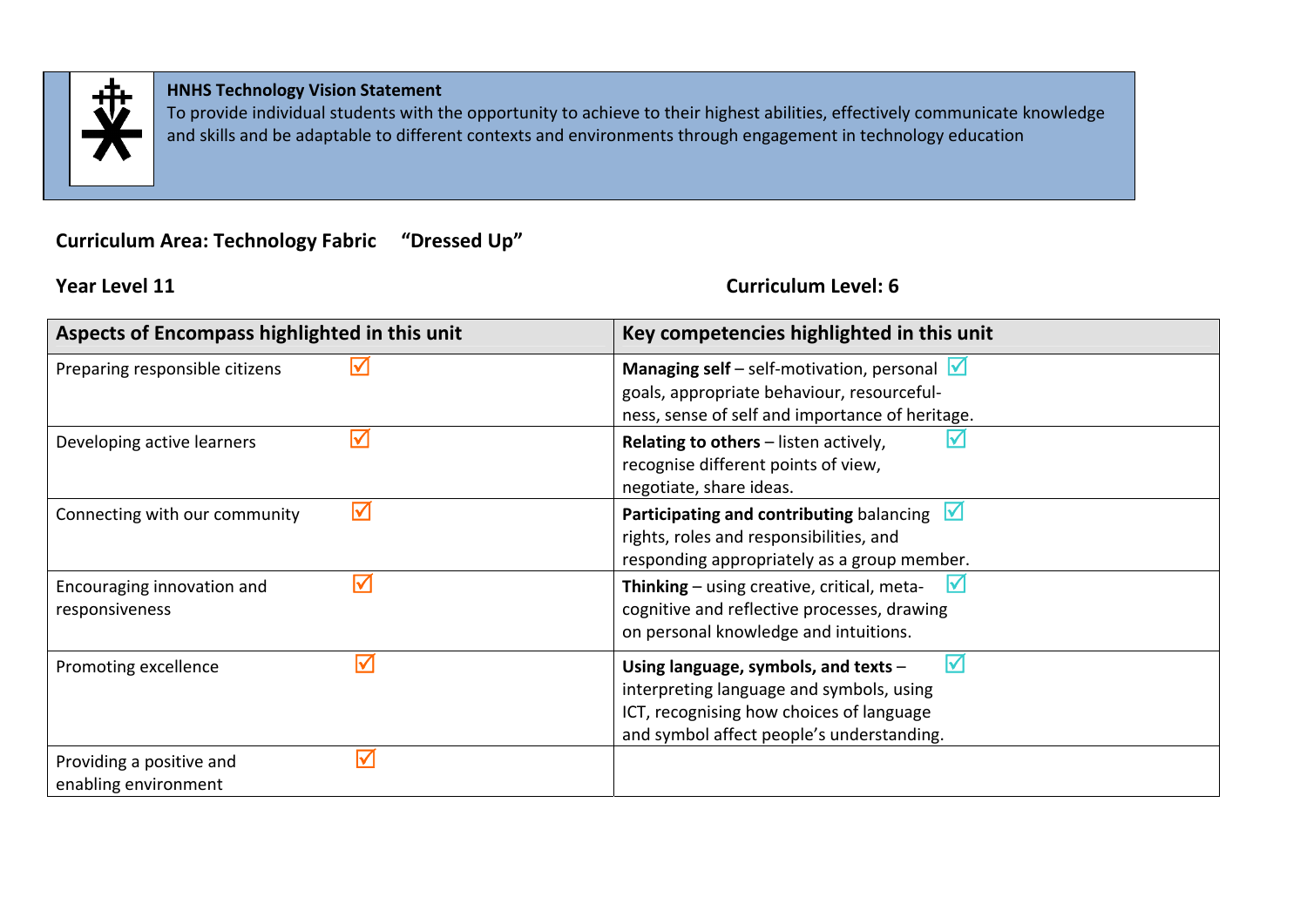| <b>Curriculum Strands</b>                           |                          | Year 11           |                          | Year 12  |                          | Year 13  |
|-----------------------------------------------------|--------------------------|-------------------|--------------------------|----------|--------------------------|----------|
|                                                     | Teaching and<br>Learning | Assessed          | Teaching and<br>Learning | Assessed | Teaching and<br>Learning | Assessed |
| <b>Brief Development</b>                            | $\ast$                   | $\ast$            |                          |          |                          |          |
| <b>Planning for Practice</b>                        | $\ast$                   |                   |                          |          |                          |          |
| <b>Outcome Development and Evaluation</b>           | $\ast$                   | $\ast$            |                          |          |                          |          |
| <b>Technological Modelling</b>                      | $\ast$                   | *(Extension only) |                          |          |                          |          |
| <b>Technological Products</b>                       | $\ast$                   | $\ast$            |                          |          |                          |          |
| <b>Technological Systems</b>                        |                          |                   |                          |          |                          |          |
| <b>Characteristics of Technology</b>                |                          |                   |                          |          |                          |          |
| <b>Characteristics of technological</b><br>outcomes | $\ast$                   |                   |                          |          |                          |          |
| <b>Subject Specific</b>                             | $\ast$                   | $\ast$            |                          |          |                          |          |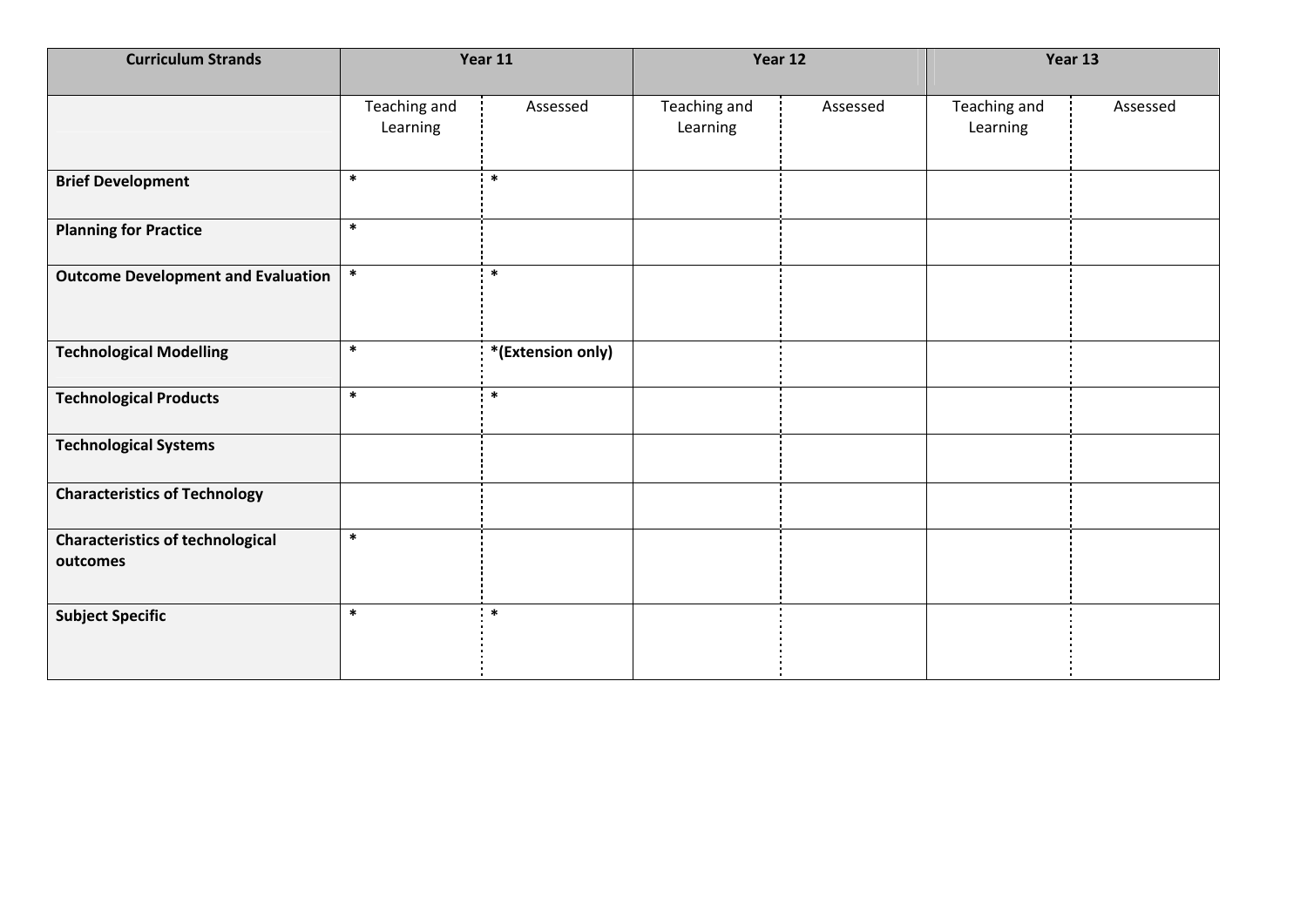# **Assessment focus for year 11 Technology Programmes 2012**

### **Context**

**Focus Strands** and *Components* and Achievement Objectives

#### **Technological Practice**

*Brief Development*

Justify the nature of an intended outcome in relation to the need or opportunity and justify specifications in terms of key stakeholder feedback and wider community considerations.

#### *Outcome Development and Evaluation*

Critically analyse their own and others' outcomes to inform the development of ideas for feasible outcomes. Undertake ongoing experimentation and functional modelling, taking account of stakeholder feedback and trialling in the physical and social environments. Use the information gained to select, justify, and develop <sup>a</sup> final outcome. Evaluate this outcome's fitness for purpose against the brief and justify the evaluation using feedback from stakeholders.

#### **Technological Knowledge**

*Technological Modelling* Understand that functional models are used to represent reality and test design concepts and that prototypes are used to test technological outcomes. *Technological Products*

Understand that technological products are made from materials that have performance properties.

#### **Nature of Technology**

*Characteristics of technological outcomes* Understand that some technological outcomes can be perceived as both product and system. Understand how these outcomes impact on other outcomes and practices and on people's views of themselves and possible futures.

#### **Construction and Mechanical technologies**

*Construct a textiles product* Implement techniques and procedures and tests to make <sup>a</sup> specified product using textile materials.

#### **Design in Technology**

*Knowledge of Design* Understand basic concepts of design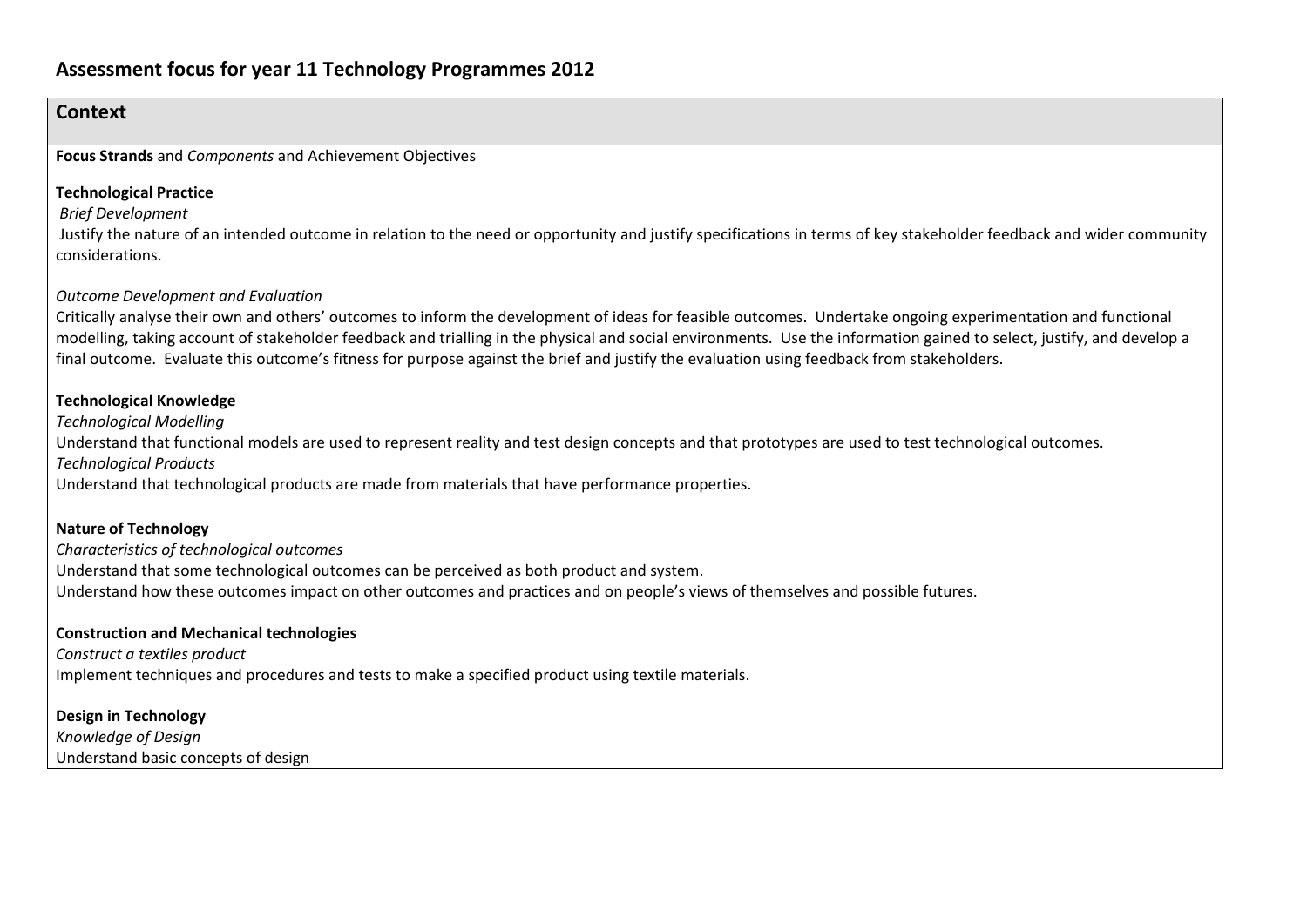| Teaching sequence and learning activities including the Key<br>competencies and the links to Encompass                                                                                                                                                                                                                                                                                                                                                                                                                                                                                                                                                                                                                              | <b>Learning intentions</b>                                                                                                                                                                                                                                                                                                                                                 | <b>Criteria for</b><br>evaluation,<br>assessment<br>strategies and<br>mode of<br>assessment                                                                                  | <b>Learning outcomes linked</b><br>to curriculum strands and<br>achievement objectives                                                                                                                                                                                                       |
|-------------------------------------------------------------------------------------------------------------------------------------------------------------------------------------------------------------------------------------------------------------------------------------------------------------------------------------------------------------------------------------------------------------------------------------------------------------------------------------------------------------------------------------------------------------------------------------------------------------------------------------------------------------------------------------------------------------------------------------|----------------------------------------------------------------------------------------------------------------------------------------------------------------------------------------------------------------------------------------------------------------------------------------------------------------------------------------------------------------------------|------------------------------------------------------------------------------------------------------------------------------------------------------------------------------|----------------------------------------------------------------------------------------------------------------------------------------------------------------------------------------------------------------------------------------------------------------------------------------------|
| Introduction to the Course, how the year will be organised, year plan,<br>and course outline issued.<br><b>Skill Development (8 weeks)</b><br>Student start knowledge and skill bank to apply at a later date<br>teacher demonstrates andstudents practise in order to select and test<br>appropriate techniques for bag/garment<br><b>Practical skills:</b><br>Disposal of Fullness (shaping): Darts, Knife, Box, Inverted pleats,<br>gathers<br>Seams (joining): Plain seam, overlocked, zigzag, stretch.<br>Hems (finishing): Slipstitched, Machined<br>Finishing techniques: Understitching, Edge stitching, Top stitching<br>Students then manufacture specified bag/garment.<br>Introduce technological practice about Week 7 | Students will:<br>Practise<br>$\bullet$<br>measuring/marking out;<br>joining; shaping and<br>finishing techniques<br>Apply practical skills and<br>$\bullet$<br>manufacture a bag to a<br>given brief and<br>specifications<br>Testing of<br>$\bullet$<br>measuring/marking out;<br>joining; shaping and<br>finishing techniques<br>Achievement of<br>$\bullet$<br>AS91058 | <b>Formative</b><br><b>Assessment towards</b><br>AS 901058 (1.21)<br>Task sheet<br>Self evaluation<br>against set criteria for<br>samples<br>Final assessment of<br>AS 91058 | <b>Construction and</b><br><b>Mechanical Technologies</b><br>Undertake basic<br>procedures to construct a<br>product that meets<br>specifications<br>Show independence and<br>$\bullet$<br>accuracy when performing<br>techniques in a way that<br>economises time, effort<br>and materials. |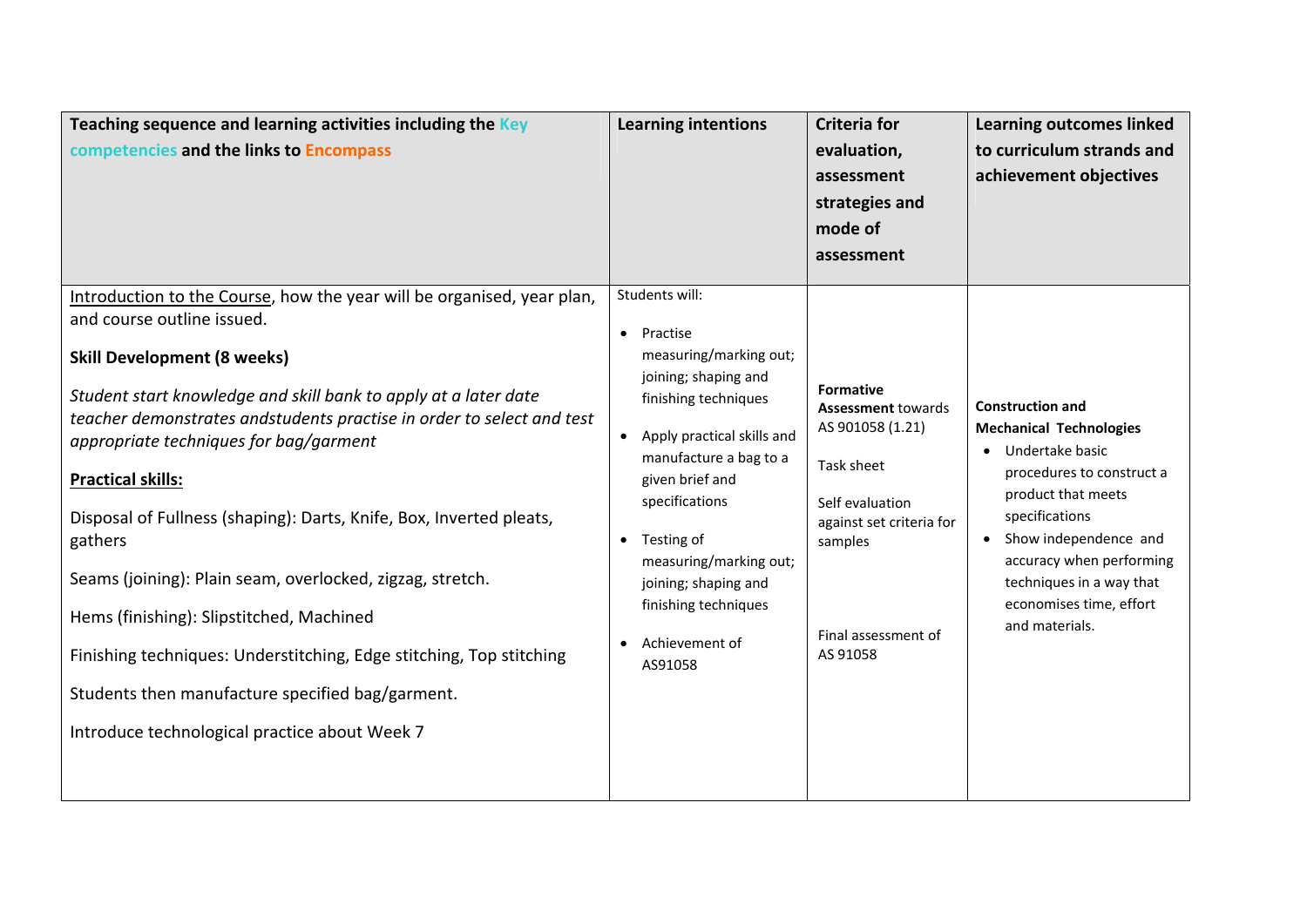| Technological Practice (3 weeks)                                                            |                |  |
|---------------------------------------------------------------------------------------------|----------------|--|
|                                                                                             |                |  |
| (Issue task sheets and assessment schedules)                                                |                |  |
| Context: Teenagers choose their clothes to express their individuality, their interests     |                |  |
| and values.                                                                                 |                |  |
|                                                                                             |                |  |
| Issue: What teenagers choose to wear depends on the formality of the occasion and           |                |  |
| restrictions placed on them by their peers, families and the budget imposed.                |                |  |
|                                                                                             |                |  |
| Choose a special/significant occasion that you will be participating in and design          |                |  |
| and construct a garment to be worn specifically at this occasion and meets the              |                |  |
| needs of the wearer and the occasion.                                                       |                |  |
| Context 2: There is an ever developing market for children's items. In particular           |                |  |
| items that are unique and handcrafted."                                                     |                |  |
|                                                                                             |                |  |
| <b>Issue 2:</b> Sourcing handcrafted items that meet the individual needs of a child can be |                |  |
| difficult for caregivers.                                                                   |                |  |
|                                                                                             |                |  |
| Develop and construct a child's garment/ item/toy by adapting a commercial                  |                |  |
| pattern. The outcome must meet the needs of a child you know and the child's                |                |  |
| caregiver.                                                                                  |                |  |
|                                                                                             |                |  |
| Students explore their context and write an introductory paragraph explaining their         |                |  |
| interpretation and understanding of the context.                                            |                |  |
|                                                                                             |                |  |
| Knowledge development                                                                       |                |  |
| What is technological practice? Link to technology cycle in year 10. (show stages           |                |  |
| using Tech. Practice power point)                                                           |                |  |
| Start glossary of terms: technological practice, key stakeholder, wider stakeholder,        |                |  |
| environment, need, opportunity, aesthetics, function. Refer students'                       |                |  |
| techlink.org.nz as a resource and how to use the glossary.                                  |                |  |
| Class Activity:                                                                             | Know key terms |  |
|                                                                                             |                |  |
| Using Michelle Obama's inauguration gown. How did the occasion and her<br>1.                |                |  |
| role at the occasion impact on her choice? What might she have                              |                |  |
| considered about the wider stakeholders in making that choice? What                         |                |  |
| might she have considered as the key stakeholder when making that                           |                |  |
|                                                                                             |                |  |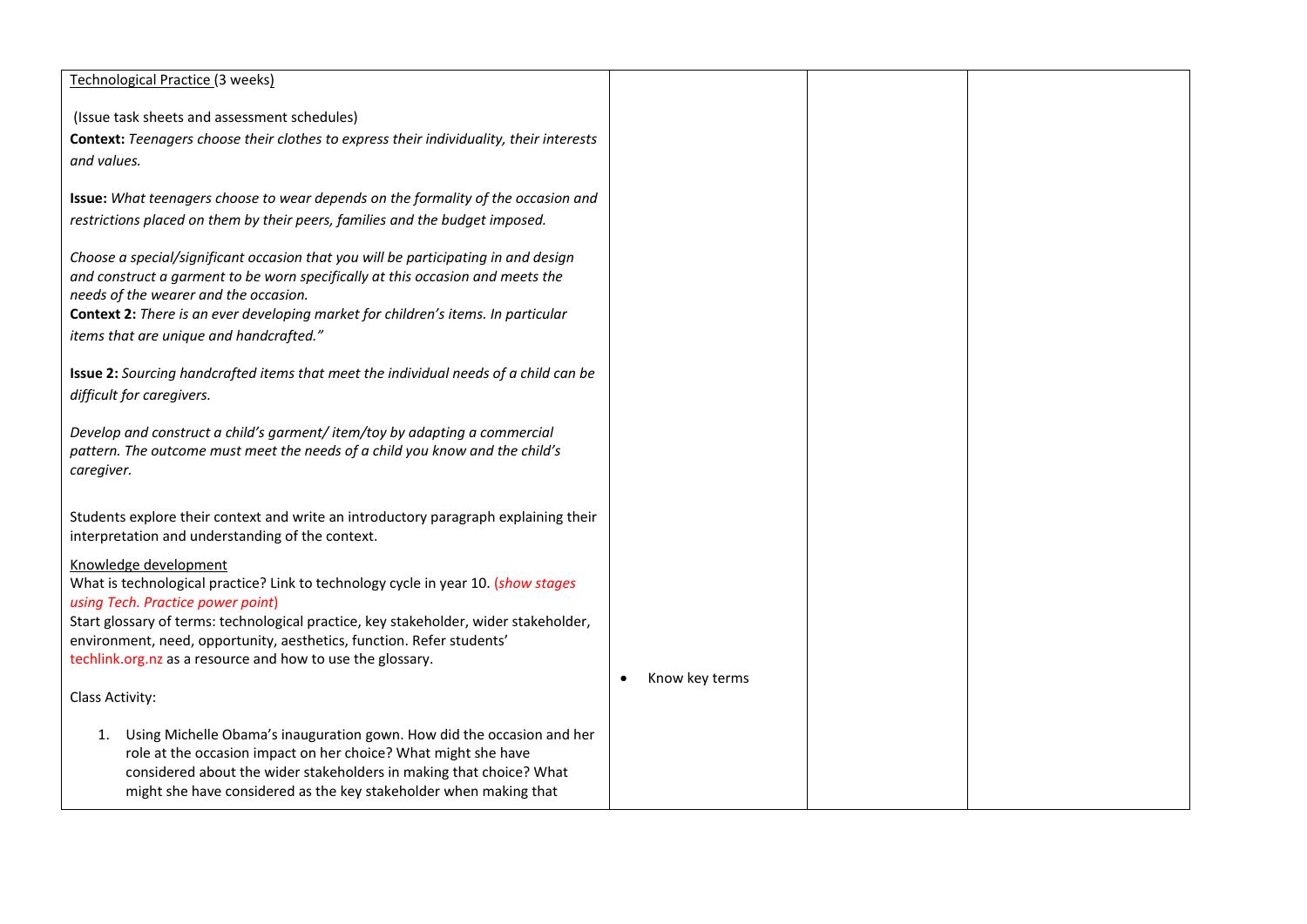| choice. (Michelle Obama in inauguration resource)<br>Postbox activity. Looking at the ten pictures around the room. Identify the<br>2.<br>need or opportunity the garment addresses in the picture. What were the<br>aesthetic considerations what were the functional considerations? (post<br>box activity resource)<br>Develop cards of aesthetic and functional attributes. Students link the<br>3.<br>attributes to the given pictures. Notes on physical and functional<br>attributes.<br>Individual student practice:<br>Identifies key and surveys wider stakeholders to establish a need or<br>$\bullet$<br>opportunity within the context<br>Explores the environment in which the need or opportunity exists<br>$\bullet$<br>Establishes key considerations and writes a conceptual statement<br>Planning<br>Review planning practices used in year 10 and discuss the purpose and the<br>effectiveness. Issue template for GANTT chart and establish the need for milestone<br>stages and progress review points.<br>Individual student practice:<br>Students complete preliminary plan.<br>Introduce planning tools:<br>Checklists, Mind maps, Graphic organisers and review past students' use of these<br>tools and discuss the need to use different tools in different situations.<br>(organise a range of planning tools, templates and student work as exemplars) | understand the<br>$\bullet$<br>relationship between<br>the aesthetics and the<br>function of the<br>outcome to the<br>intended environment<br>identify a need or<br>opportunity from the<br>given context and issue<br>establish a conceptual<br>statement that justifies<br>the nature of the<br>outcome and why such<br>an outcome should be<br>developed<br>select appropriate<br>$\bullet$<br>planning tools<br>informed by the critical<br>analysis of own and<br>others' planning<br>practices | <b>Formative assessment</b><br>Teacher gives verbal<br>feedback to responses<br>from individuals and<br>to the class<br>Teacher checks that<br>identified need or<br>opportunity allows<br>students to develop a<br>brief and prototype<br>Teacher checks<br>preliminary plan | <b>Brief Development</b><br>Justify the nature of an intended<br>outcome in relation to the need<br>or opportunity and justify<br>specifications in terms of key<br>stakeholder feedback and wider<br>community considerations.<br><b>Planning for Practice</b><br>Critically analyse their own and<br>others' past and current planning<br>practices in order to make<br>informed selection and effective<br>use of planning tools. Use these<br>to support and justify ongoing<br>planning that will see the<br>development of an outcome<br>through to completion. |
|--------------------------------------------------------------------------------------------------------------------------------------------------------------------------------------------------------------------------------------------------------------------------------------------------------------------------------------------------------------------------------------------------------------------------------------------------------------------------------------------------------------------------------------------------------------------------------------------------------------------------------------------------------------------------------------------------------------------------------------------------------------------------------------------------------------------------------------------------------------------------------------------------------------------------------------------------------------------------------------------------------------------------------------------------------------------------------------------------------------------------------------------------------------------------------------------------------------------------------------------------------------------------------------------------------------------------------------------------------------------------------------|------------------------------------------------------------------------------------------------------------------------------------------------------------------------------------------------------------------------------------------------------------------------------------------------------------------------------------------------------------------------------------------------------------------------------------------------------------------------------------------------------|-------------------------------------------------------------------------------------------------------------------------------------------------------------------------------------------------------------------------------------------------------------------------------|-----------------------------------------------------------------------------------------------------------------------------------------------------------------------------------------------------------------------------------------------------------------------------------------------------------------------------------------------------------------------------------------------------------------------------------------------------------------------------------------------------------------------------------------------------------------------|
| Technological Practice (2 weeks)<br>Research                                                                                                                                                                                                                                                                                                                                                                                                                                                                                                                                                                                                                                                                                                                                                                                                                                                                                                                                                                                                                                                                                                                                                                                                                                                                                                                                         | Students are learning to:<br>$\bullet$ discuss the<br>interactions between<br>technological                                                                                                                                                                                                                                                                                                                                                                                                          | <b>Formative assessment</b><br>Group feedback to<br>class teacher gives                                                                                                                                                                                                       | <b>Characteristics of technological</b><br>outcomes<br>Understand that some<br>technological outcomes can be                                                                                                                                                                                                                                                                                                                                                                                                                                                          |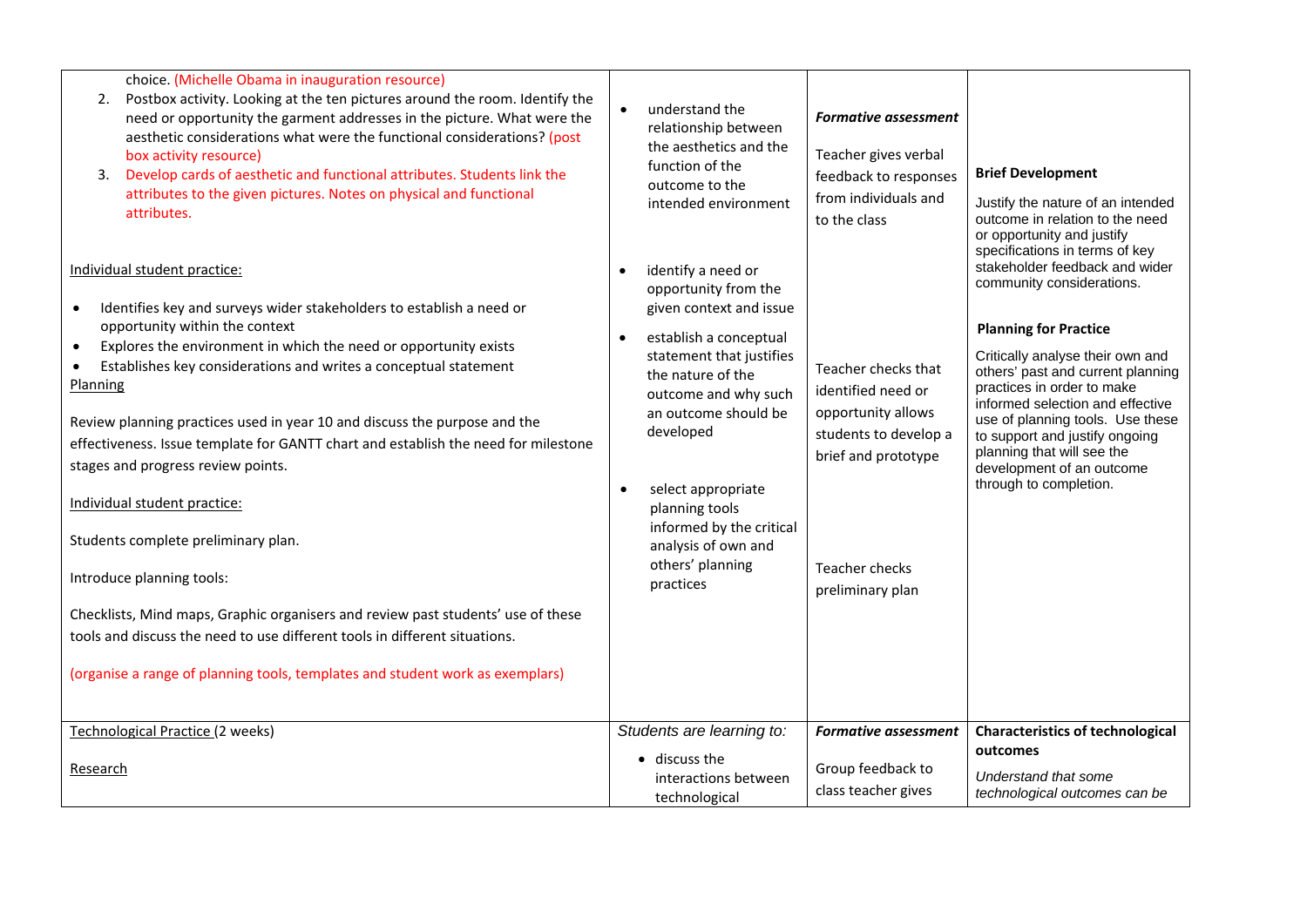| Class activity to examine garments worn at the beginning of the 1930's compared<br>with the beginning of the 21 <sup>st</sup> century.<br>e.g. trousers<br>What are the key differences in style?<br>What parts of the body are emphasised?<br>What are the key aesthetics of the garment?<br>What are the key functions of the garment?<br>How is the garment suitable for the social environment of the time?<br>How is the garment suitable for the physical environment of the time?<br>Individual student practice:<br>Teacher leads planning.                      | outcomes, people,<br>and social and<br>physical environments<br>within particular<br>socio-technological<br>environments                                                                                                                                                                                                              | feedback.                                                                                                  | perceived as both product and<br>system. Understand how these<br>outcomes impact on other<br>outcomes and practices and on<br>people's views of themselves<br>and possible futures. |
|--------------------------------------------------------------------------------------------------------------------------------------------------------------------------------------------------------------------------------------------------------------------------------------------------------------------------------------------------------------------------------------------------------------------------------------------------------------------------------------------------------------------------------------------------------------------------|---------------------------------------------------------------------------------------------------------------------------------------------------------------------------------------------------------------------------------------------------------------------------------------------------------------------------------------|------------------------------------------------------------------------------------------------------------|-------------------------------------------------------------------------------------------------------------------------------------------------------------------------------------|
| Class discussion on the protocols of research. The need to respect the Copyright<br>Act and Intellectual property.<br>Students start to identify ideas and note garment attributes/specifications<br>Students begin specific research annotating the design principles of existing<br>outcomes in order to generate design ideas.<br>Consult with key and wider stakeholders in order to screen design ideas that<br>$\bullet$<br>could be appropriate for the person, occasion and context.                                                                             |                                                                                                                                                                                                                                                                                                                                       |                                                                                                            | <b>Outcome Development and</b><br><b>Evaluation</b><br>Critically analyse their own and<br>others' outcomes to inform the<br>development of ideas for feasible<br>outcomes.         |
| <b>Technological Modelling</b><br>Using a Case Study such as Furnware (try and find a different example)<br>explaining the purpose of the technological modelling<br>$\bullet$<br>undertaken to develop and trial a technological outcome<br>discussing how decisions made about a technological<br>$\bullet$<br>outcome considered 'what could happen' and 'what should<br>happen'<br>discussing how technological modelling identifies risk to<br>$\bullet$<br>support decision making.<br>How students will conduct technological modelling in their<br>own practice. | discuss examples to<br>illustrate how evidence<br>and reasoning is used<br>during functional<br>modelling to identify<br>risk and make informed<br>and justifiable design<br>decisions<br>explain how evidence<br>gained from prototyping<br>was used to justify<br>outcome evaluation as<br>fit for purpose or in<br>need of further | <b>Formative Assessment</b><br>Using case study $-$<br>written feedback on<br>first part of case<br>study. | <b>Technological Modelling</b><br>Understand the role and nature<br>of evidence and reasoning when<br>managing risk through<br>technological modelling.                             |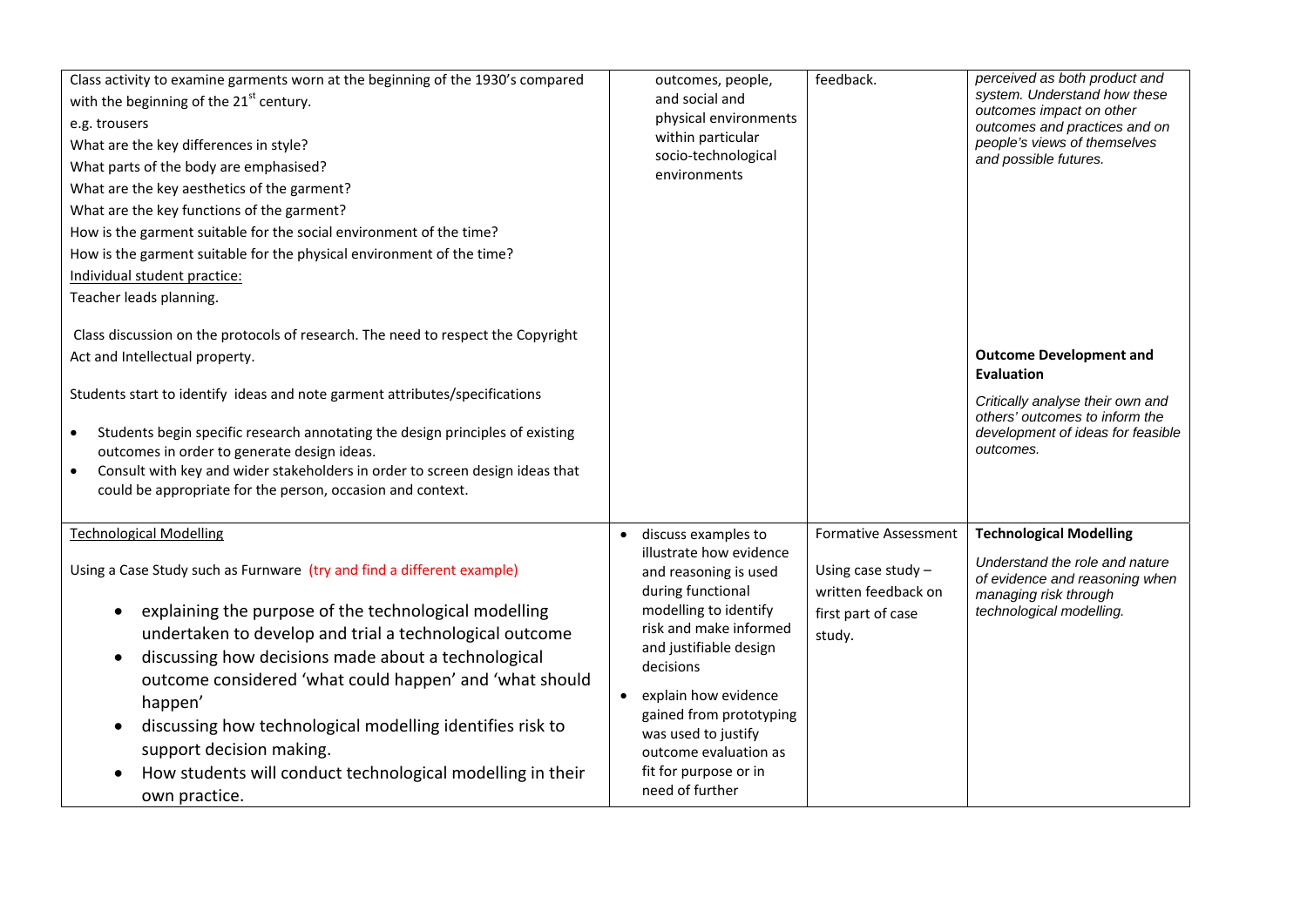|                                                                                                                                                                                                                                                                                                                                      | development.<br>discuss examples to<br>illustrate how<br>prototyping provides<br>information to<br>determine maintenance<br>requirements to ensure<br>minimal risk and optimal<br>performance over time.                                                                                                                                                                             |                                                                                                                                                                             |                                                                                                                                                                                                                                                                                                                                                                                                                                                                                                                                                                                                                                                                                                                                                                                                                 |
|--------------------------------------------------------------------------------------------------------------------------------------------------------------------------------------------------------------------------------------------------------------------------------------------------------------------------------------|--------------------------------------------------------------------------------------------------------------------------------------------------------------------------------------------------------------------------------------------------------------------------------------------------------------------------------------------------------------------------------------|-----------------------------------------------------------------------------------------------------------------------------------------------------------------------------|-----------------------------------------------------------------------------------------------------------------------------------------------------------------------------------------------------------------------------------------------------------------------------------------------------------------------------------------------------------------------------------------------------------------------------------------------------------------------------------------------------------------------------------------------------------------------------------------------------------------------------------------------------------------------------------------------------------------------------------------------------------------------------------------------------------------|
| Design Elements<br>Knowledge Development<br>Design Principles of Colour, line, texture, balance, symmetry and optical illusions<br>etc.<br>Functional requirements of movement, comfort, crease resistance, 'launderability',<br>stain resistance etc.<br>Skill Development<br>Fashion Drawing using a template<br>Useful annotation | · generate design ideas<br>that are informed by<br>research and the<br>critical analysis of<br>existing outcomes<br>• establish the<br>specifications for an<br>outcome as based on<br>the nature of the<br>outcome required to<br>address the need or<br>opportunity,<br>consideration of the<br>environment in which<br>the outcome will be<br>situated and<br>resources available | Teacher gives<br>individual feedback on<br>the design principles<br>task sheet<br>Teacher gives<br>feedback on quality of<br>research and<br>relevance of<br>specifications | <b>Outcome Development and</b><br>Evaluation<br>Critically analyse their own and<br>others' outcomes to inform the<br>development of ideas for feasible<br>outcomes.<br>Undertake ongoing<br>experimentation and functional<br>modelling, taking account of<br>stakeholder feedback and<br>trialling in the physical and social<br>environments. Use the<br>information gained to select,<br>justify, and develop a final<br>outcome. Evaluate this<br>outcome's fitness for purpose<br>against the brief and justify the<br>evaluation using feedback from<br>stakeholders.<br><b>Brief Development</b><br>Justify the nature of an intended<br>outcome in relation to the need<br>or opportunity and justify<br>specifications in terms of key<br>stakeholder feedback and wider<br>community considerations. |
| Individual student practice:                                                                                                                                                                                                                                                                                                         | Students are learning to:                                                                                                                                                                                                                                                                                                                                                            | <b>Formative assessment</b>                                                                                                                                                 | <b>Planning for Practice</b>                                                                                                                                                                                                                                                                                                                                                                                                                                                                                                                                                                                                                                                                                                                                                                                    |
|                                                                                                                                                                                                                                                                                                                                      | • use planning tools to                                                                                                                                                                                                                                                                                                                                                              |                                                                                                                                                                             | Critically analyse their own and                                                                                                                                                                                                                                                                                                                                                                                                                                                                                                                                                                                                                                                                                                                                                                                |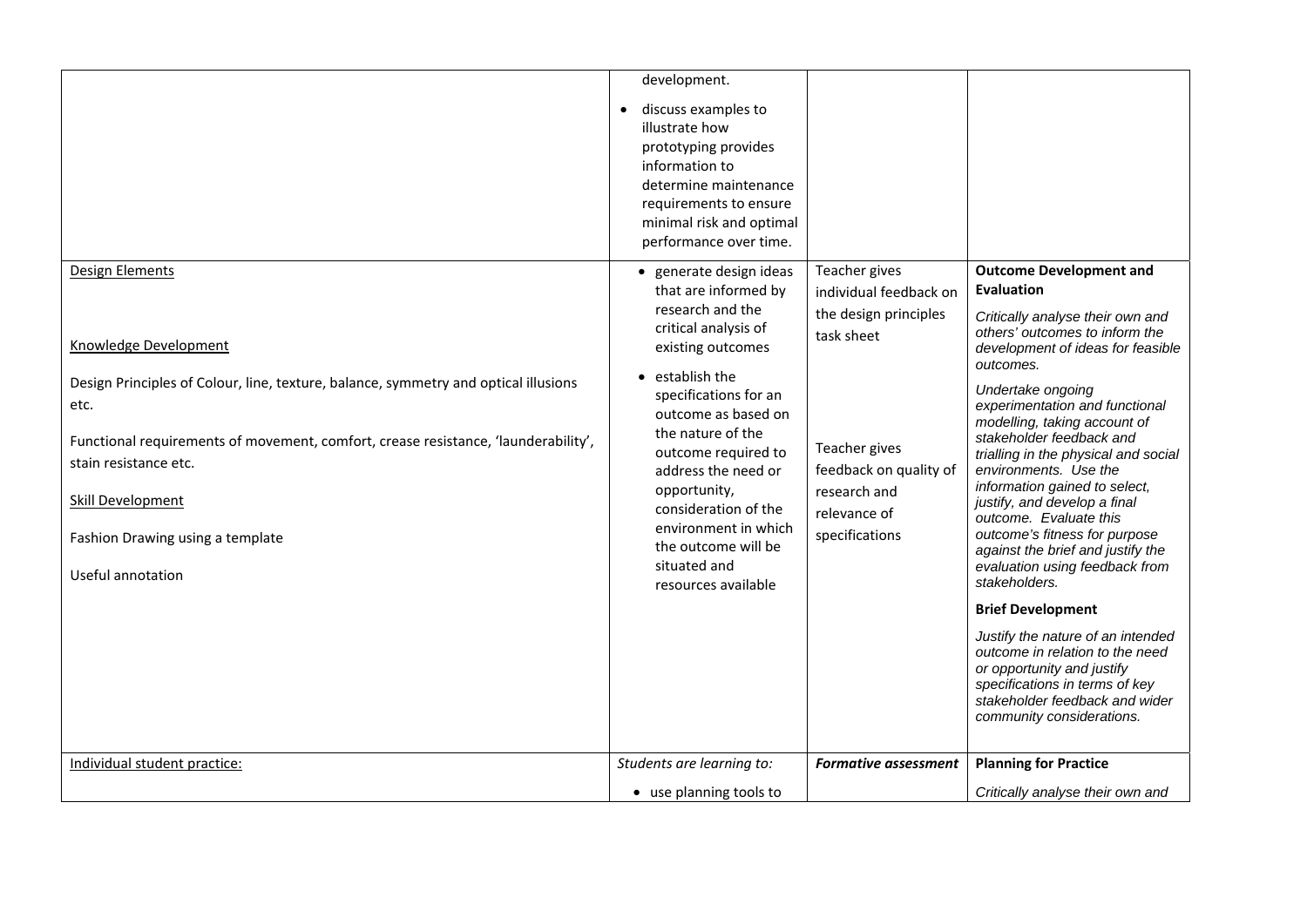| Students plan their second milestone stage (3 weeks)                                                                                                                                                                                                                                                                                                                                                                                                                                                                                                                                                                                                                                                                                                                                                                                                                                                                                                                                                                                             | record initial plans and                                                                                                                                                                                                                                                                                                                                                                                                                                                                                                                                                                                                                         | Teacher gives                                                                                                                                                                                               | others' past and current planning                                                                                                                                                                                                                                                                                                                                                                                                                                                                                                                                                                                                                                                                                                                           |
|--------------------------------------------------------------------------------------------------------------------------------------------------------------------------------------------------------------------------------------------------------------------------------------------------------------------------------------------------------------------------------------------------------------------------------------------------------------------------------------------------------------------------------------------------------------------------------------------------------------------------------------------------------------------------------------------------------------------------------------------------------------------------------------------------------------------------------------------------------------------------------------------------------------------------------------------------------------------------------------------------------------------------------------------------|--------------------------------------------------------------------------------------------------------------------------------------------------------------------------------------------------------------------------------------------------------------------------------------------------------------------------------------------------------------------------------------------------------------------------------------------------------------------------------------------------------------------------------------------------------------------------------------------------------------------------------------------------|-------------------------------------------------------------------------------------------------------------------------------------------------------------------------------------------------------------|-------------------------------------------------------------------------------------------------------------------------------------------------------------------------------------------------------------------------------------------------------------------------------------------------------------------------------------------------------------------------------------------------------------------------------------------------------------------------------------------------------------------------------------------------------------------------------------------------------------------------------------------------------------------------------------------------------------------------------------------------------------|
|                                                                                                                                                                                                                                                                                                                                                                                                                                                                                                                                                                                                                                                                                                                                                                                                                                                                                                                                                                                                                                                  | ongoing revisions in<br>ways which provide<br>justification for                                                                                                                                                                                                                                                                                                                                                                                                                                                                                                                                                                                  | feedback on second<br>milestone stage                                                                                                                                                                       | practices in order to make<br>informed selection and effective<br>use of planning tools. Use these<br>to support and justify ongoing                                                                                                                                                                                                                                                                                                                                                                                                                                                                                                                                                                                                                        |
| <b>Functional Modelling</b>                                                                                                                                                                                                                                                                                                                                                                                                                                                                                                                                                                                                                                                                                                                                                                                                                                                                                                                                                                                                                      | planning decisions<br>made.                                                                                                                                                                                                                                                                                                                                                                                                                                                                                                                                                                                                                      |                                                                                                                                                                                                             | planning that will see the<br>development of an outcome                                                                                                                                                                                                                                                                                                                                                                                                                                                                                                                                                                                                                                                                                                     |
| Introduce students to the idea of functional modelling and link it to industry<br>practice e.g. Andrea Moore, past students evidence.<br>(source examples)<br>The key idea being 'how to make it happen' and managing risk. Key ideas:<br>interpreting a 2D design accurately into a 3 D model (the front and back<br>views flow into each other)<br>the model fits the wearer (testing accurate transferring and interpretation<br>of measurements)<br>the model flatters the wearer (testing design principles)<br>$\bullet$<br>key features are trialled (how can it happen) pockets, collars etc<br>$\bullet$<br>impact of % stretch or bias cut of fabric<br>social and environment acceptability of style on wearer<br>feasibility of design interpretation<br>$\bullet$<br>Individual student practice:<br>students carry out functional modelling<br>evidence is collected through photographs and annotations<br>students use photographs and developed design drawings to seek<br>stakeholder feedback<br>specifications are developed | describe practical and<br>functional reasoning<br>and discuss how they<br>work together to<br>enhance decision<br>making during<br>technological<br>modelling<br>• explain the role of<br>technological<br>modelling in the<br>exploration and<br>identification of<br>possible risk/s<br>• undertake functional<br>modelling to refine<br>design ideas and<br>enhance their ability to<br>address the<br>specifications<br>• evaluate design ideas<br>in terms of their ability<br>to support the<br>development of a<br>conceptual design for a<br>feasible outcome<br>• evaluate the<br>conceptual design<br>against the<br>specifications to | Teacher talks to<br>students on an<br>individual basis to<br>ascertain their<br>understanding of<br>functional reasoning<br>and management of<br>risk<br><b>Summative</b><br>assessment on<br>AS91048 (1.5) | through to completion.<br><b>Functional Modelling</b><br>Understand the role and nature<br>of evidence and reasoning<br>when managing risk through<br>technological modelling.<br><b>Outcome Development and</b><br>Evaluation<br>Critically analyse their own and<br>others' outcomes to inform the<br>development of ideas for feasible<br>outcomes. Undertake ongoing<br>experimentation and functional<br>modelling, taking account of<br>stakeholder feedback and<br>trialling in the physical and social<br>environments. Use the<br>information gained to select,<br>justify, and develop a final<br>outcome. Evaluate this<br>outcome's fitness for purpose<br>against the brief and justify the<br>evaluation using feedback from<br>stakeholders. |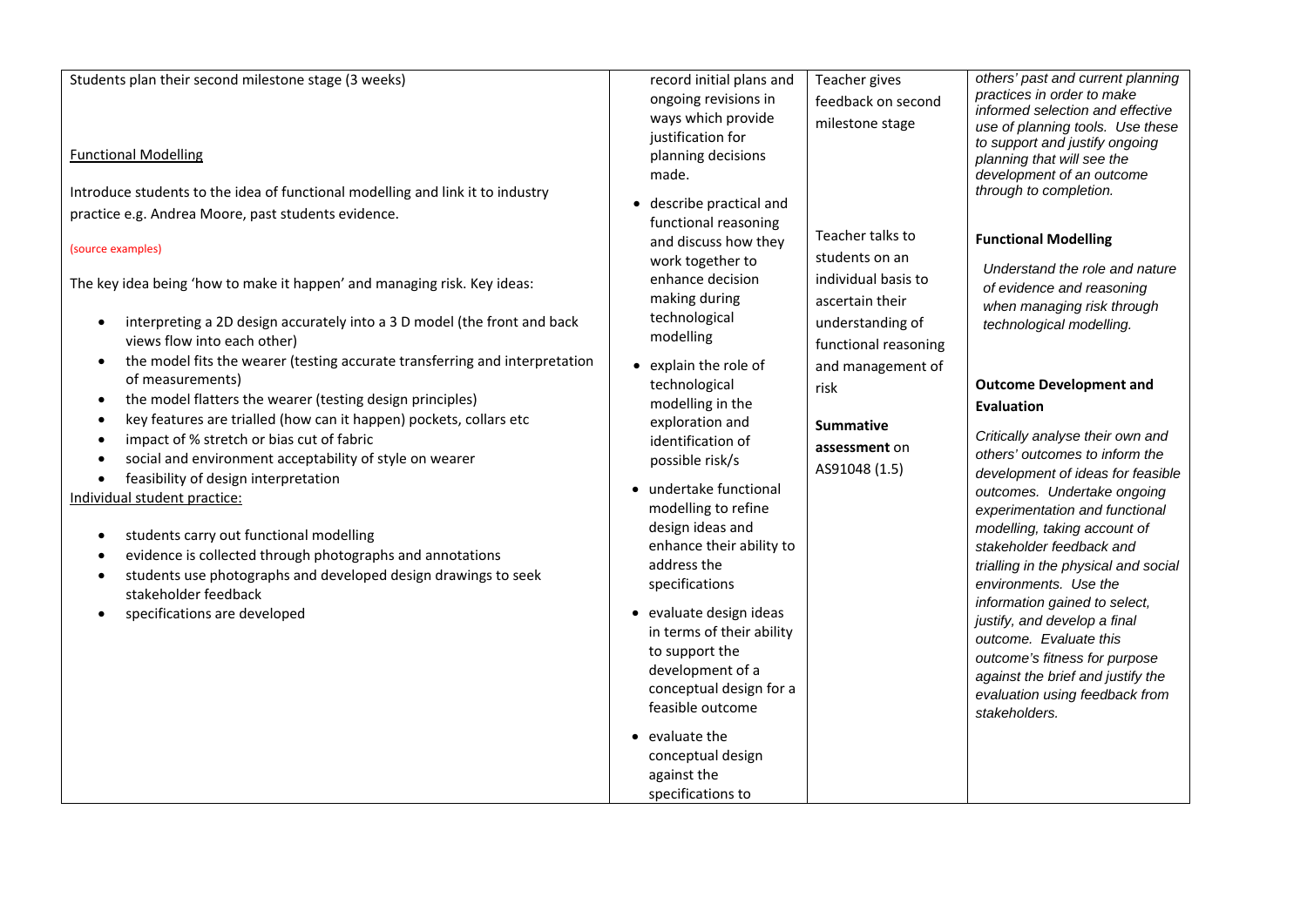|                                                                                                                                                                                                                                                                                                                                                                                                                                                                       | determine the<br>proposed outcomes<br>potential fitness for<br>purpose                                                                                                                                                                                                        |                                                                                                                                                                                     |                                                                                                                                                                                                                                                                                     |
|-----------------------------------------------------------------------------------------------------------------------------------------------------------------------------------------------------------------------------------------------------------------------------------------------------------------------------------------------------------------------------------------------------------------------------------------------------------------------|-------------------------------------------------------------------------------------------------------------------------------------------------------------------------------------------------------------------------------------------------------------------------------|-------------------------------------------------------------------------------------------------------------------------------------------------------------------------------------|-------------------------------------------------------------------------------------------------------------------------------------------------------------------------------------------------------------------------------------------------------------------------------------|
| Knowledge Development<br><b>Materials Research</b><br>Key terms associated with textile materials:<br>Fibre, Yarn, Knit, Woven, Natural, Manmade, Synthetic, Regenerated<br>(develop a resource for this activity)<br>Performance Properties of Materials:<br>warmth, strength, flexibility, crease resistance, drape, form,<br>durability, absorbency, colour, texture, appearance, sheen, style                                                                     | know and can apply key<br>terms                                                                                                                                                                                                                                               | <b>Summative</b><br>assessment<br>Technological<br>products task.<br>AS91049(1.6)                                                                                                   | <b>Technological Products</b><br>Understand how materials are<br>formed, manipulated, and<br>transformed in different ways,<br>depending on their properties,<br>and understand the role of<br>material evaluation in determining<br>suitability for use in product<br>development. |
| Individual student practice:<br>identify desirable performance properties of the material(s) to best<br>٠<br>interpret their design<br>investigate a range of possibilities<br>$\bullet$<br>discuss the pros and cons of the possible materials in terms of<br>fitness for purpose<br>consult with stakeholders<br>specify other components needed to complete the prototype e.g.<br>buttons, zippers etc.<br>Confirm the brief and specifications<br>Produce 'flats' | evaluate suitability of<br>materials/components,<br>based on their<br>performance properties,<br>to select those<br>appropriate for use in<br>the production of a<br>feasible outcome<br>communicate<br>specifications that allow<br>an outcome to be<br>evaluated as fit for | <b>Formative assessment</b><br>Teacher conferences<br>with students as to<br>suitable materials and<br>components for<br>developing the design<br><b>Summative</b><br>assessment on | <b>Brief Development</b><br>Justify the nature of an intended<br>outcome in relation to the need                                                                                                                                                                                    |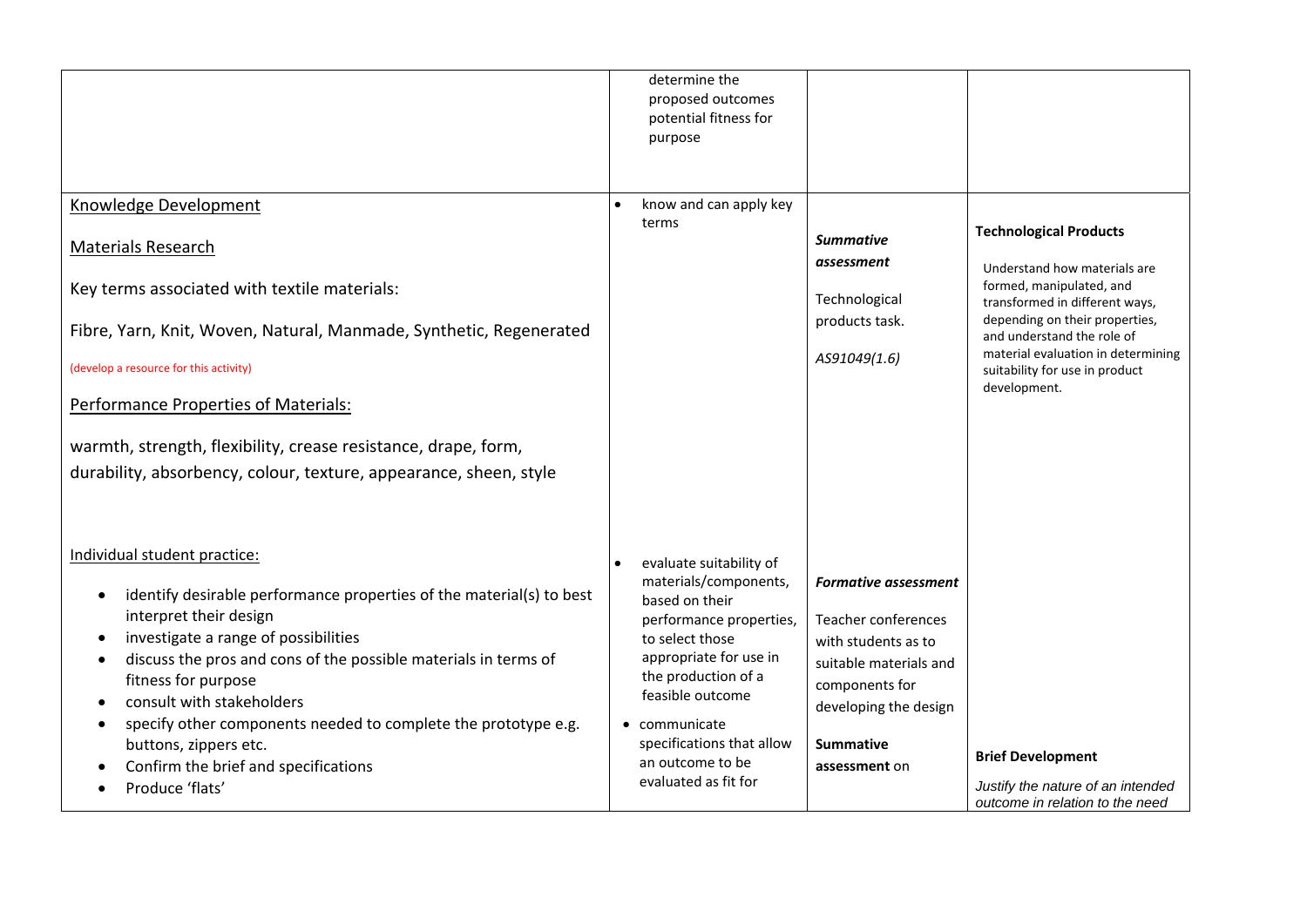|                                                                                                                                                                                                                                                                                                                                                                                                                                                                                                                                                                                                                                                                                                                          | purpose.<br>• justify the specifications<br>in terms of key and<br>wider community<br>stakeholder<br>considerations.                                                                                                                                                                                                                                                                                                                                | AS91044 (1.1)                                                                                                                                                                                                                     | or opportunity and justify<br>specifications in terms of key<br>stakeholder feedback and wider<br>community considerations.                                                                                                                                                                                                                                                                                                                                                                                                                                                                                                                                                                                                                                                                                                                                                                                            |
|--------------------------------------------------------------------------------------------------------------------------------------------------------------------------------------------------------------------------------------------------------------------------------------------------------------------------------------------------------------------------------------------------------------------------------------------------------------------------------------------------------------------------------------------------------------------------------------------------------------------------------------------------------------------------------------------------------------------------|-----------------------------------------------------------------------------------------------------------------------------------------------------------------------------------------------------------------------------------------------------------------------------------------------------------------------------------------------------------------------------------------------------------------------------------------------------|-----------------------------------------------------------------------------------------------------------------------------------------------------------------------------------------------------------------------------------|------------------------------------------------------------------------------------------------------------------------------------------------------------------------------------------------------------------------------------------------------------------------------------------------------------------------------------------------------------------------------------------------------------------------------------------------------------------------------------------------------------------------------------------------------------------------------------------------------------------------------------------------------------------------------------------------------------------------------------------------------------------------------------------------------------------------------------------------------------------------------------------------------------------------|
| Knowledge and Skill Development<br>Manufacture and trialling of the Prototype<br>Individual student practice:<br>student plans 3 <sup>rd</sup> milestone stage (9 weeks)<br>techniques associated with the style and or the materials selected<br>are trialled and tested prior to manufacture<br>As per brief and specifications:<br>garment is manufactured with consideration of relevant codes of<br>$\bullet$<br>practice<br>photographic evidence and annotations are collected throughout<br>stakeholders are consulted where key decisions are needed as to<br>fitness for purpose<br>the completed prototype is evaluated as being fit for the intended<br>$\bullet$<br>purpose within the intended environment | · use planning tools to<br>record initial plans and<br>ongoing revisions in<br>ways which provide<br>justification for planning<br>decisions made.<br>• produce and trial a<br>prototype of the<br>outcome to evaluate its<br>fitness for purpose and<br>identify any changes<br>that would enhance the<br>outcome<br>• use stakeholder<br>feedback to support and<br>justify key design<br>decisions and<br>evaluations of fitness for<br>purpose. | <b>Formative assessment</b><br>Teacher gives<br>feedback on planning<br>for 3 <sup>rd</sup> milestone<br>stage. Confirms brief<br>and specifications<br><b>Summative</b><br>assessment of<br>AS91047 (1.4) and AS<br>91058 (1.20) | <b>Planning for Practice</b><br>Critically analyse their own and<br>others' past and current planning<br>practices in order to make<br>informed selection and effective<br>use of planning tools. Use these<br>to support and justify ongoing<br>planning that will see the<br>development of an outcome<br>through to completion.<br><b>Outcome Development and</b><br><b>Evaluation</b><br>Critically analyse their own and<br>others' outcomes to inform the<br>development of ideas for feasible<br>outcomes. Undertake ongoing<br>experimentation and functional<br>modelling, taking account of<br>stakeholder feedback and<br>trialling in the physical and social<br>environments. Use the<br>information gained to select,<br>justify, and develop a final<br>outcome. Evaluate this<br>outcome's fitness for purpose<br>against the brief and justify the<br>evaluation using feedback from<br>stakeholders. |